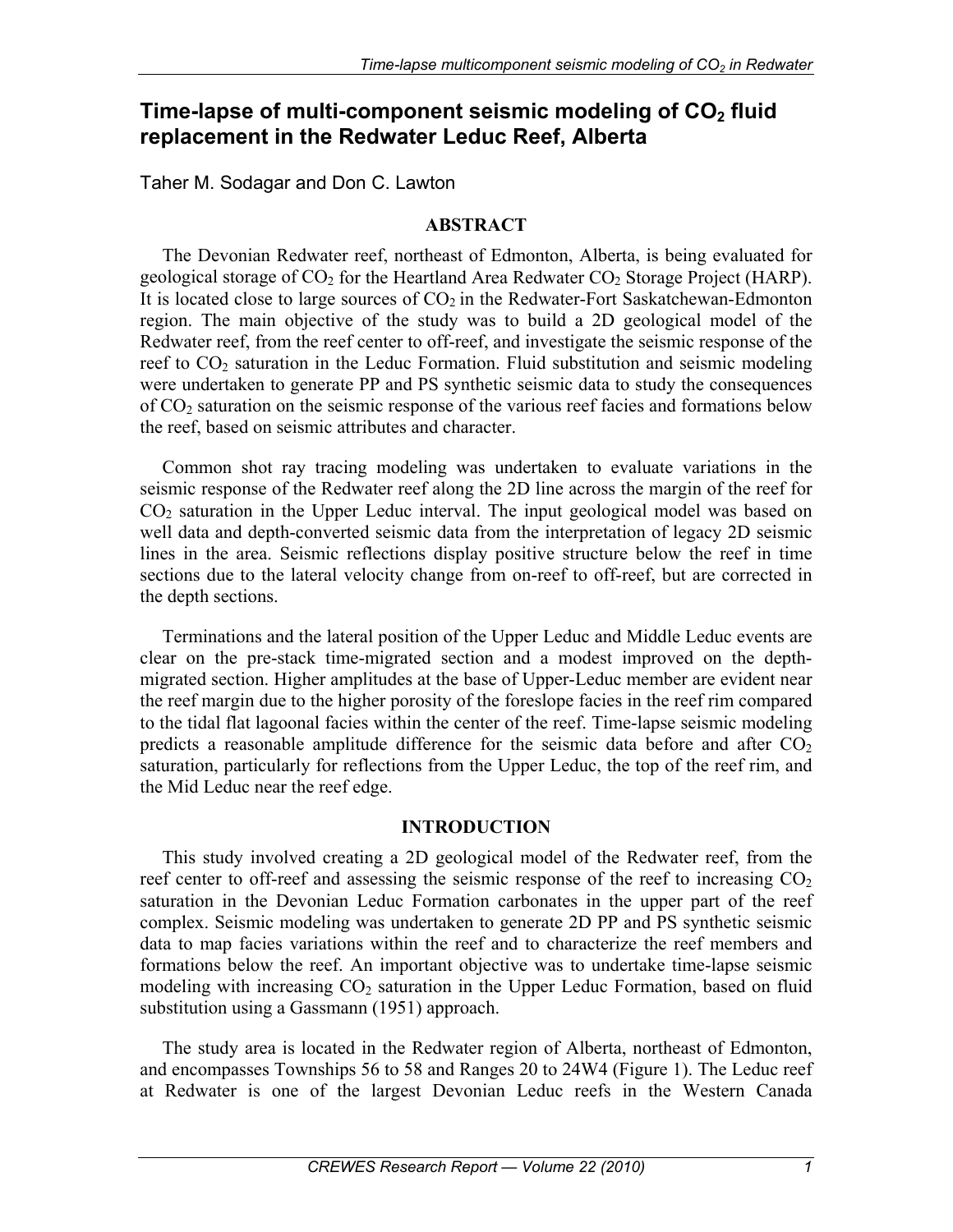sedimentary basin (WCSB) and is the third largest oil reservoir in Canada. The Redwater reef is in the Heartland area close to large sources of  $CO<sub>2</sub>$  in the Redwater-Fort Saskatchewan-Edmonton region (Gunter and Bachu, 2007).

In map view, the Redwater reef complex has an approximate triangular shape (Figure 1) with an area of about 600  $km^2$ . It occurs at a depth of about 1000 m (-400 m elevation sub-sea), and has a thickness of 160 to 300 m. The original oil cap was almost 50 m thick. The Redwater reef is currently under the last stages of water flood for oil production, and this depleted oil reservoir is currently used for water disposal (Bachu et al., 2008).



**FIG. 1**. Alberta map showing the location and outline of the Redwater Reef, and penetrating the Lower Leduc Formation.

### **GEOLOGICAL BACKGROUND**

The study area is located within the Middle to Early Upper Devonian Waterways Basin (Figure 2). It had deposition of deeper water carbonates and calcareous shales of the Beaverhill Lake Group. It has an average thickness of 200 m, and usually shows low porosity and permeability (Klovan, 1974). The Beaverhill Lake Group is conformably overlain by Cooking Lake shelf platform carbonates, which both dip gently southwestward. The average thickness of the Cooking Lake Formation reaches up to 90 m and has a reefal margin bordering a shallow basin to the west. Later, the platform growth gradually became differentiated into a number of isolated shoals that formed a depositional high on which Leduc reef growth subsequently took place (Wendte et al., 1992).

The Redwater Leduc reef is capped by shales of the Ireton Formation, which are 10-50 m thick directly above the reef. The reef developed on the Cooking Lake Formation platform carbonates (Klovan, 1964). The Leduc reef total thickness is up to 290 meters and grew as a bulky isolated carbonate atoll surrounded by shallow water. The depositional facies of the reservoir were foreslope, reef margin and interior lagoon and the reef complex was divided into Lower, Middle and Upper Leduc members. A marine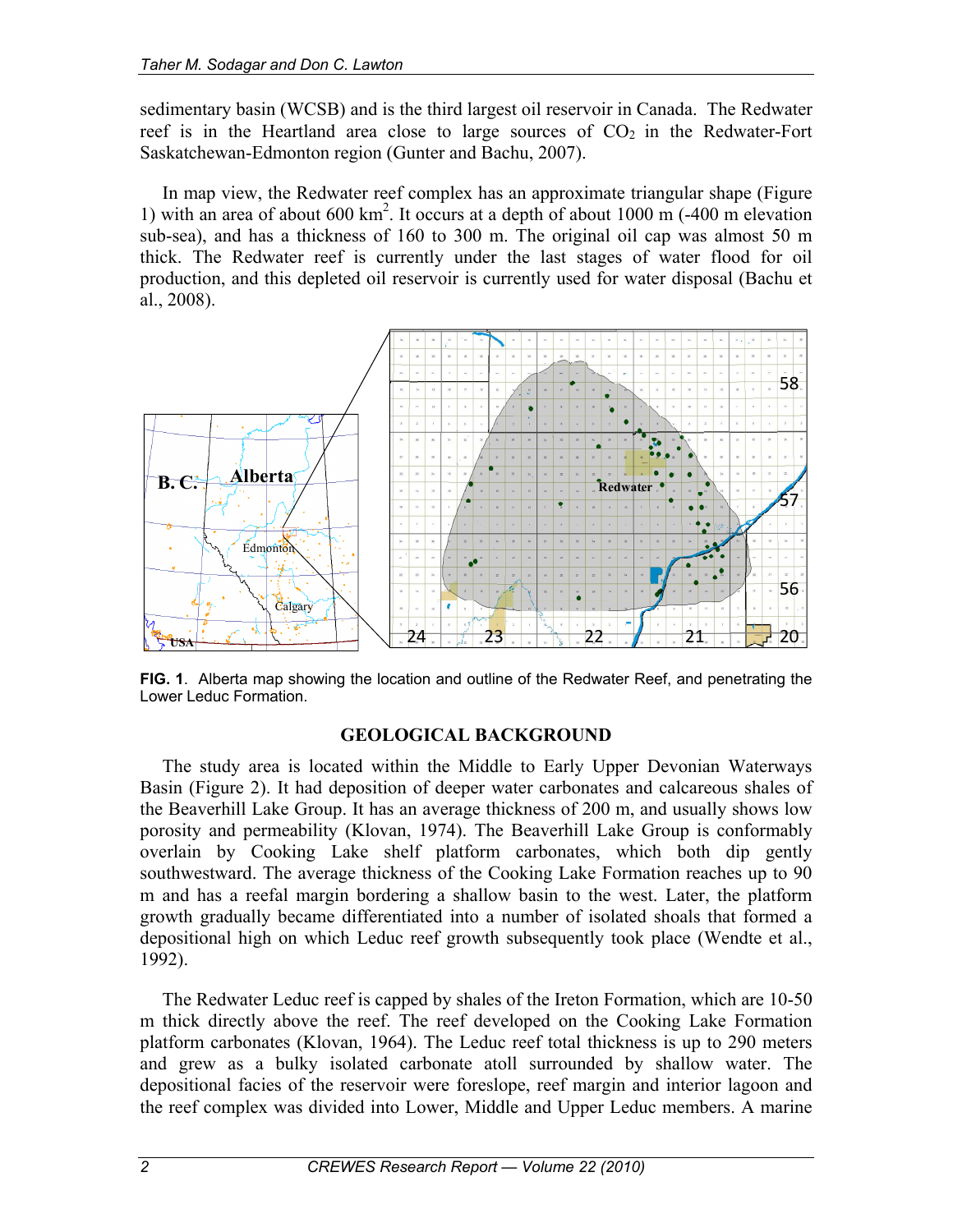embayment is the key to differentiate between these subdivisions. The embayment incursion is between Lower Leduc and Upper Leduc strata. The marine embayment is present on the eastern side and to a lesser extent on the western side.



**FIG. 2**. General stratigraphy and hydrostratigraphy of the Redwater study area (Bachu et al., 2008).

## **METHODOLOGY**

## **Common Shot Surface Seismic Modeling**

A large number of wells penetrate the Upper Leduc Fm, especially along the eastern margin of the Redwater reef, but only a small number of wells penetrate the underlying Cooking Lake Platform and few of these have sonic and density logs. Figure 3 shows the locations of three wells inside the reef and six wells off-reef that penetrate the Cooking Lake Formation in the general study area. Of these, three on-reef and four off-reef wells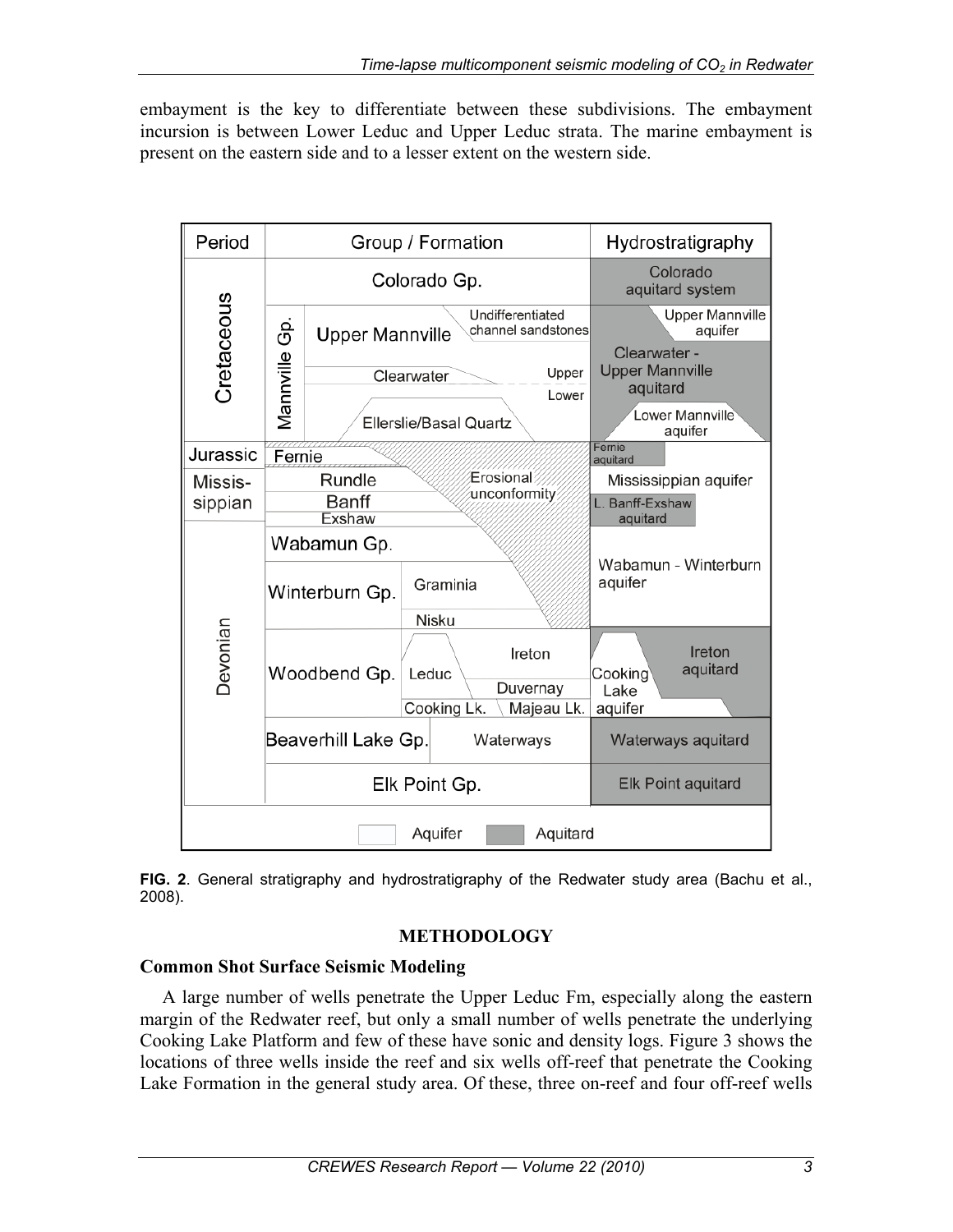were used to assist in the generation of the velocity and density model used for the seismic modelling project.

A 2D geological model of the Redwater reef area was constructed, based on available vintage seismic data. PP and PS seismic modeling using a common shot ray tracing method was undertaken to produce shot gathers equivalent to a field survey's. The model section is oriented in a north-south direction and extends from the lagoonal facies within the central region of the reef to off-reef (Figure 3). The 2D geological model was extracted from the interpretation of the existing 2D surface seismic data, particularly 3D gridded time structure maps of geological formations including Mannville, Nisku, Ireton, Leduc, Mid-Leduc, Cooking Lake and Beaverhill Lake. These time structure maps were converted to depth maps using a gradient velocity at the well locations. Errors in the calculated depth were within 1 m at the well locations for all formations picked for input into the geological model.

The 2D geological models developed are shown in Figures 4 and 5 before and after CO<sub>2</sub> saturation. Interfaces in depth were transformed to event blocks and P-wave velocities and densities were assigned to these blocks using average values from the wells (Sodagar and Lawton, 2010). The P-wave velocities of the model are shown in Figure 4. S-wave velocities were assigned using  $Vp/Vs = 1.9$ , calculated from a single existing dipole well on the eastern side of the reef. The reef rim region was modeled as a separate block. In this block, the velocity and density values had a lateral gradient associated with an average porosity of 4% in the tidal flat lagoonal facies to an average porosity of 9% in the foreslope facies at the rim of the reef (Figure 4). The original pore fluid of the Leduc Formation (100% brine) was replaced by  $CO<sub>2</sub>$  at a saturation level of 40% (Figure 5) since no significant change in seismic response was found for  $CO<sub>2</sub>$  saturations between  $40\%$  and  $100\%$  of  $CO<sub>2</sub>$  in the Upper Leduc member zone (Lawton and Sodagar, 2009). The velocities and densities were recalculated using the equations of Gassmann (1951).

### **Seismic Survey Parameters and Data Processing**

Multicomponent common shot ray tracing was performed with a shot interval of 40 m and a receiver interval of 10 m from an SRD (Seismic Reference Datum) of 750 m above sea-level. The survey was undertaken with 150 receivers on each side of the source points. The shot gathers were generated by convolving the calculated time reflectivity with a zero-phase 40 Hz Ricker wavelet for PP data and a 20 Hz Ricker for the PS data.

The synthetic seismic shot gathers were processed and migrated to assess imaging of the reef margin and the internal reef facies. For the PP data, a standard processing flow was followed. Processing of the PS data involved converting the trace headers from shot point to ACP (Asymptotic Conversion Point) domain and reversing the polarity of trailing traces in the shot gathers, followed by Kirchhoff pre-stack time migration (PSTM), and pre-stack depth migration (PSDM). The velocity model used for the migration was created by converting the interval velocities from the input geological model into RMS velocities in time.

NORSAR2D software was used to create the 2D interface blocks, perform common shot ray tracing, and generate the converted wave synthetic shot gather seismic data.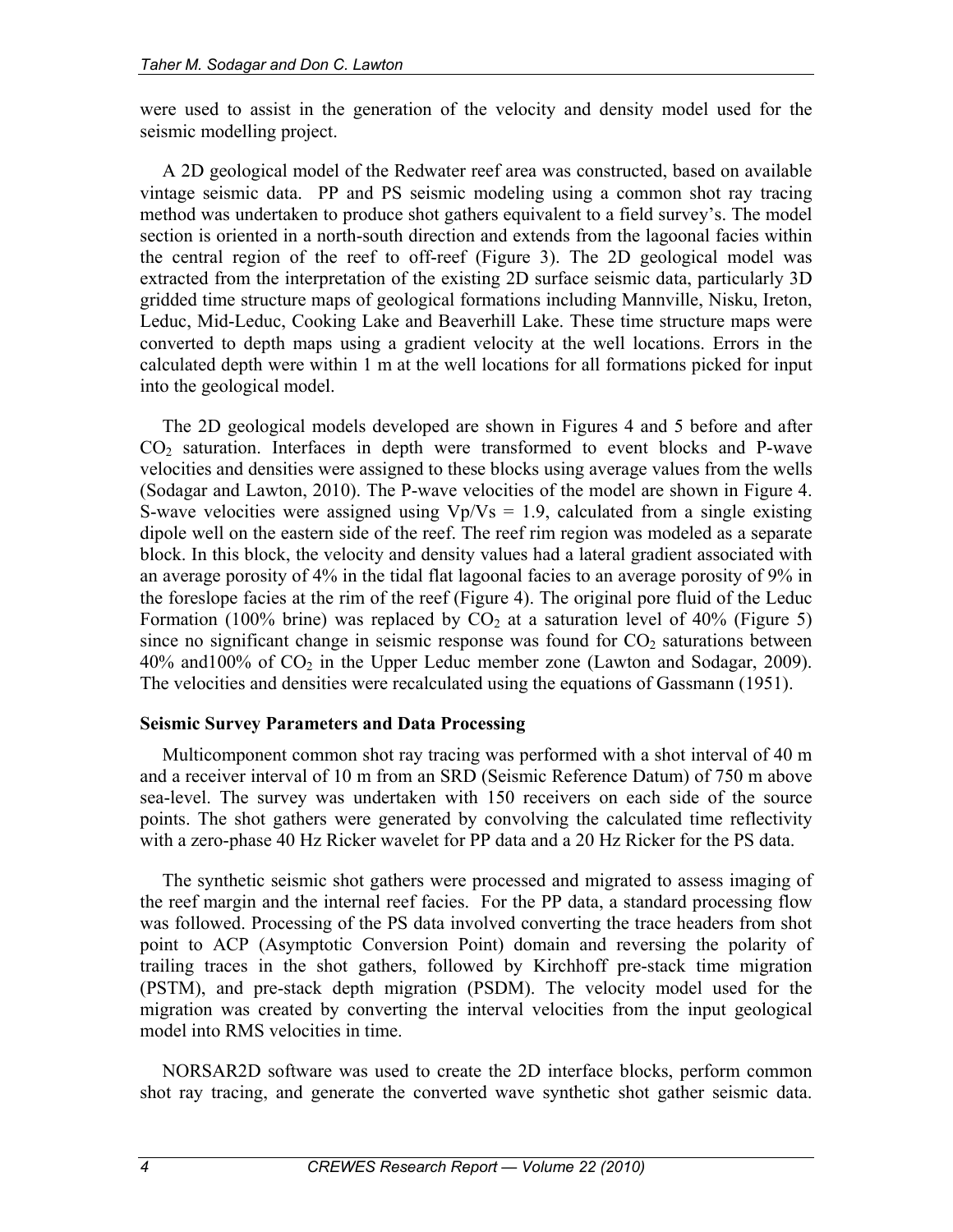

ProMax software was used for polarity reversal, geometry sorting, velocity conversion and pre-stack time and depth migration.

**FIG. 3**. Redwater reef map showing available wells. Those wells that penetrate the Cooking Lake Formation and have sonic logs are highlighted in red. The red line is the location of the 2D geological model.



**FIG. 4**. Baseline 2D geological model across the southern margin of the Redwater reef, showing P-wave interval velocities of the various formations.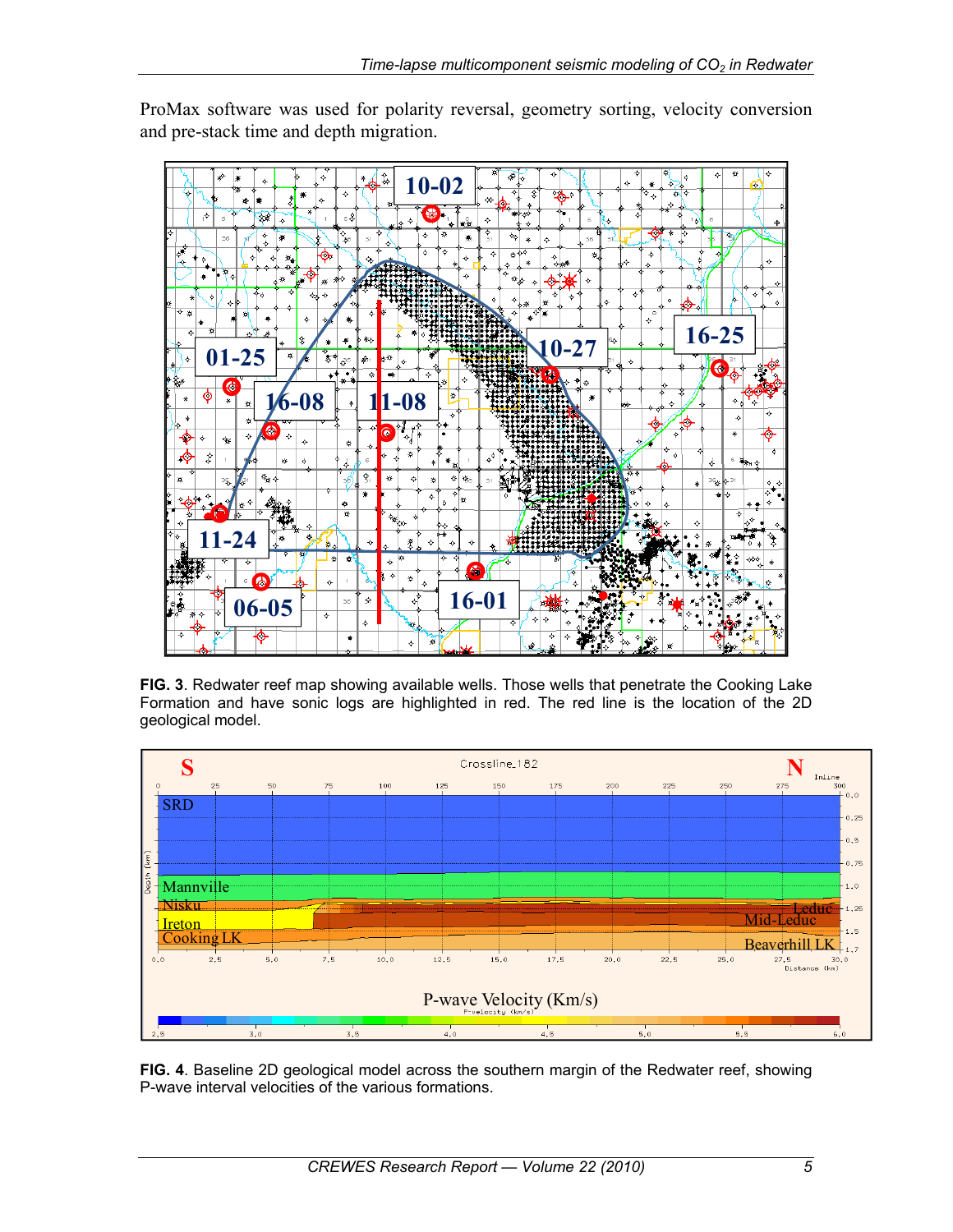

**FIG. 5**. Monitor 2D geological model after  $CO<sub>2</sub>$  fluid substitution in the Upper Leduc member across the margin of the Redwater reef, showing P-wave interval velocities of the various formations.

#### **RESULTS**

#### **Baseline model**

Figures 6 and 7 show examples of the vertical and radial component shot gathers, and Figures 8 to 11 illustrate the pre-stack time-migrated (PSTM) and pre-stack depthmigrated (PSDM) seismic sections for both PP and PS datasets. Generally, the Mannville event is a high-amplitude peak, the Nisku event is also a moderate to high amplitude peak, the Ireton shale event is a trough, and the Cooking Lake Formation correlates to a moderate amplitude trough on-reef but has a higher amplitude peak off-reef. This is because the Cooking Lake carbonates, when overlain by Ireton shale, yield a large impedance contrast and a high-amplitude reflection. The Beaverhill Lake event is a rather weak trough due to the small impedance contrast at the interface between the two carbonate units.

Reflections from the Cooking Lake and Beaverhill Lake formations exhibit positive time structure below the reef in the time sections for both PP and PS data (Figures 8 and 9 respectively). This velocity pull-up is due to a lateral velocity change from the on-reef carbonate strata (Leduc Fm) to the adjacent, lower velocity off-reef shale strata (Ireton Fm). Both formations are essentially flat in the depth model (Figure 4). This velocity pull-up is corrected to being nearly flat in the pre-stack depth-migrated data (Figures 10 and 11).

Terminations of the Upper Leduc and Middle Leduc events are clear on the 2D synthetic seismic sections at the reef margin, and the Upper Leduc event shows the rim build-up with some enhancement in PSDM sections (Figures 8, through 11). A highamplitude reflection at the base of upper-Leduc member is evident near the reef margin and but this event becomes weaker and diminishes toward the interior facies (Figures 8 to 11). This is because of the porosity differences and consequently velocity and density differences between the foreslope facies in the reef rim and lagoonal facies within the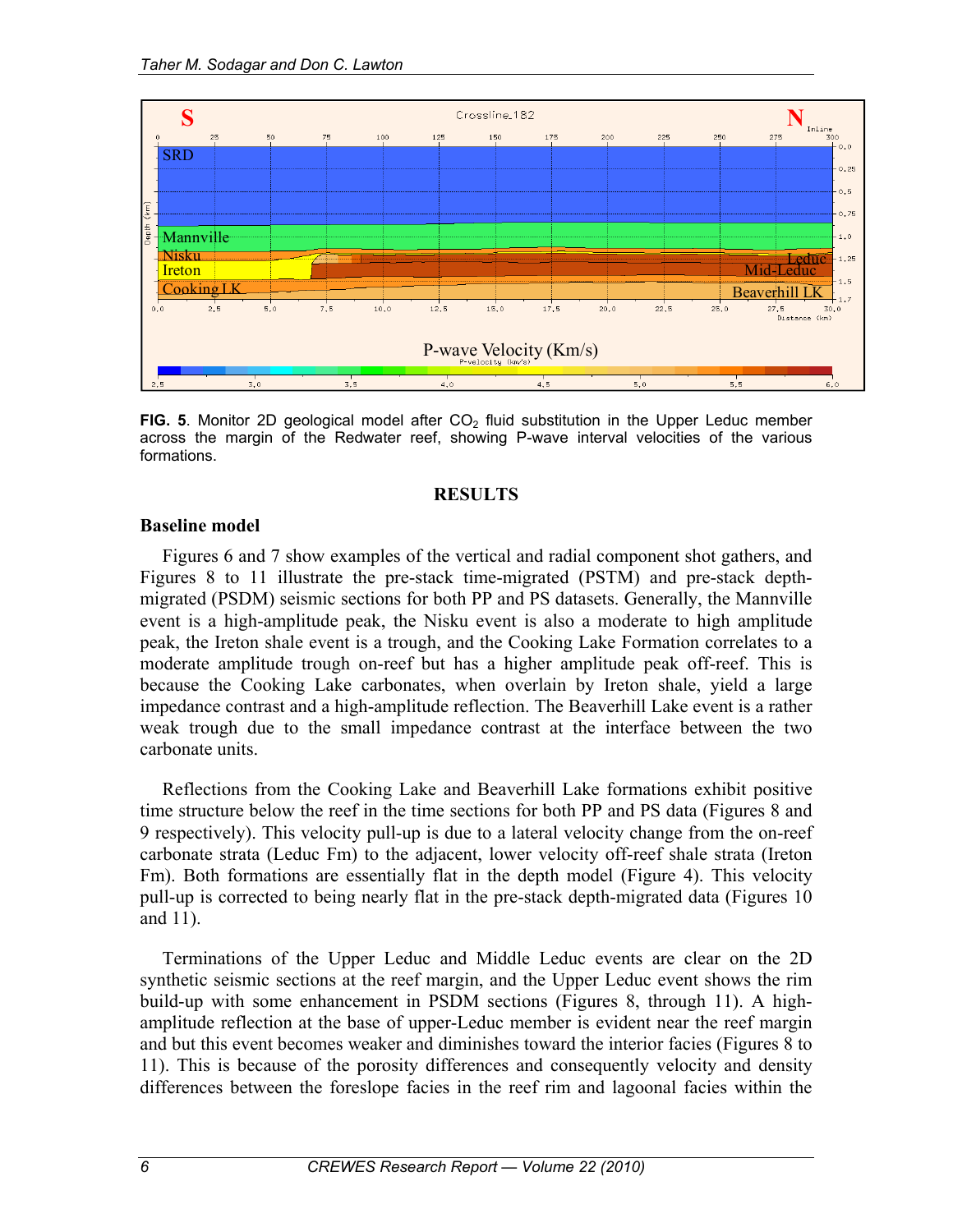central region of the reef. All the horizons dip gently to the south on the 2D synthetic seismic section.

It is noteworthy that the seismic attributes and character on the PS seismic data are comparable to the PP seismic data in this part of the reef, and thus may be supportive as a potential porosity indicator. Figure 12 shows the comparison between the PP and the PS section (scaled approximately to PP time). In the PSDM section, PP and PS sections are displayed at the same depth scale and match very well with only a small error of 0-10 m due to smoothing the velocity required for migration.



**FIG. 6.** Example vertical component (PP) shot gather from the Redwater Reef model.



**FIG. 7.** Example radial component (PS) shot gather from the Redwater Reef model.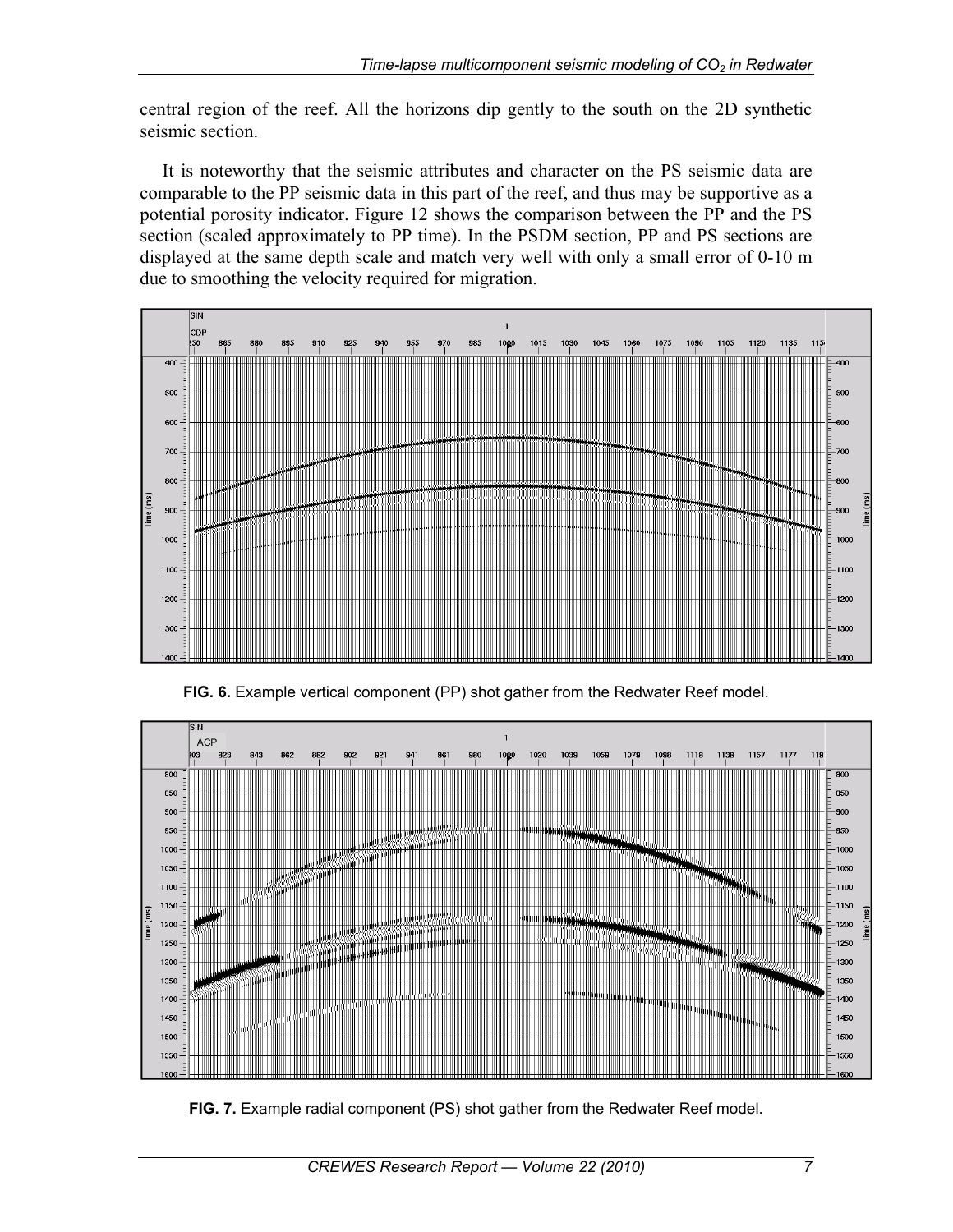

**FIG. 8**. Vertical component (PP) seismic section from the Redwater Reef model after pre-stack time migration.



**FIG. 9**. Radial component (PS) seismic section from the Redwater Reef model after pre-stack time migration.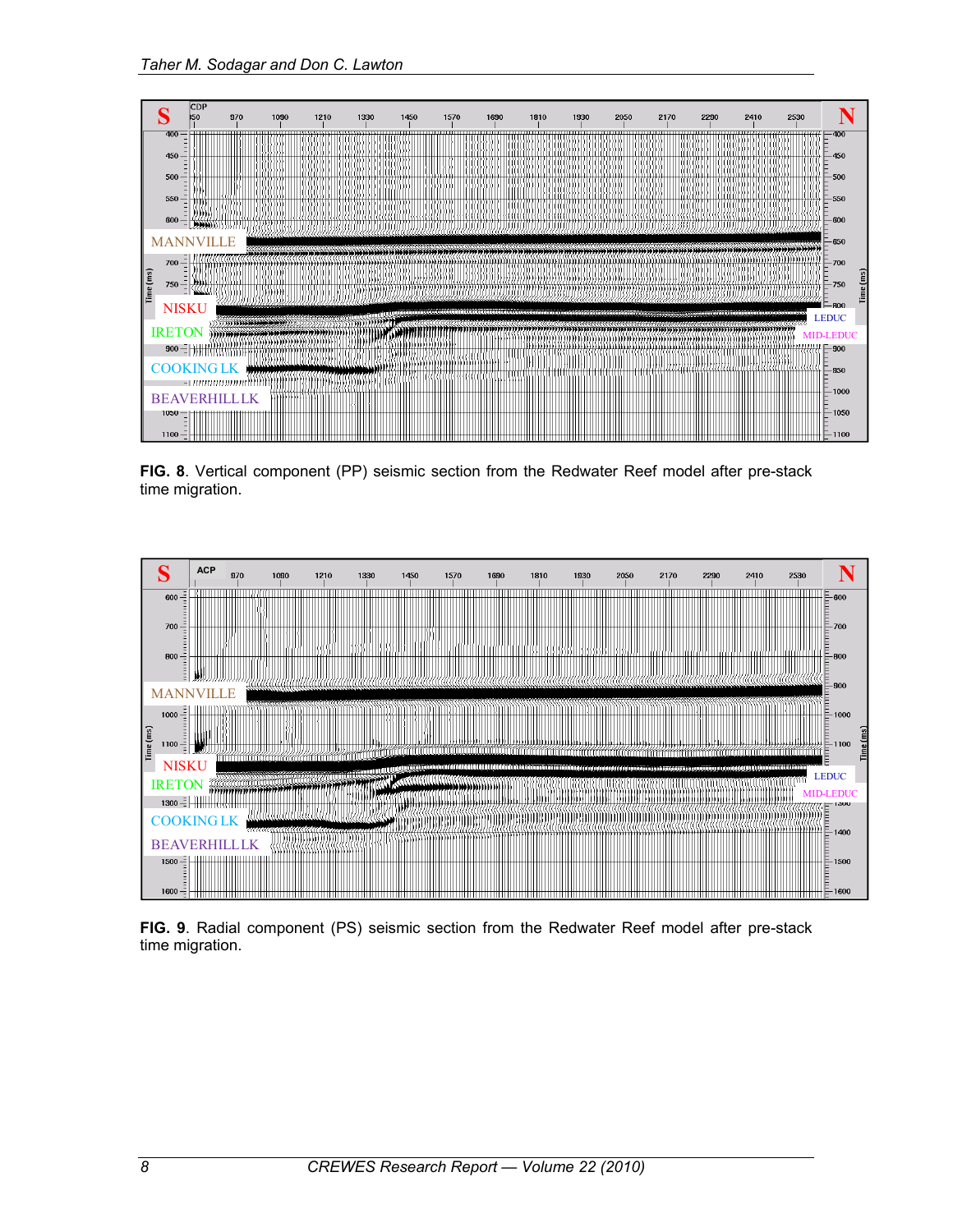

**FIG 10**. Vertical component (PP) pre-stack depth migrated section from the Redwater Reef model.



**FIG. 11**. Radial component (PS) pre-stack depth migrated section from the Redwater Reef model.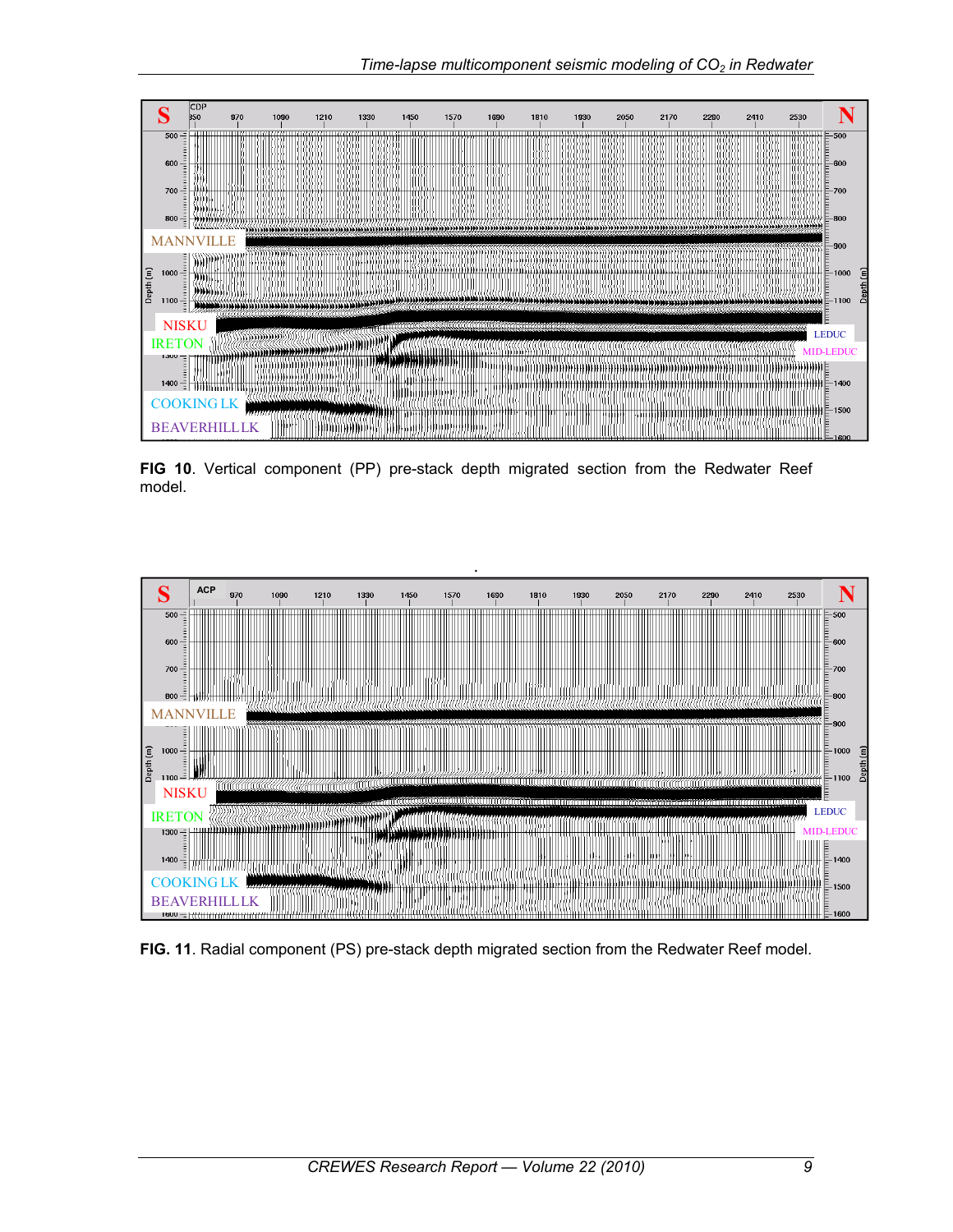

**FIG. 12**. Comparison and matching of the events between PP wave and PS PSTM seismic section from the Redwater Reef model.

#### **Models after CO2 fluid replacement**

The 2D geological model developed with  $CO<sub>2</sub>$  fluid substitution in the Upper-Leduc member is shown in Figure 4. Figures 13 to 16 show the pre-stack time-migrated (PSTM) and depth-migrated (PSDM) seismic sections respectively for both PP and PS data generated from ray tracing. In these sections, the Mannville, Nisku, Ireton, Cooking Lake, and Beaverhill Lake Formations display essentially the same seismic attributes as the in-situ seismic sections. Positive time structure below the reef still exists in the prestack time-migrated data but are corrected in the pre-stack depth-migrated section (Figures 15 and 16 respectively).

Terminations of the Upper-Leduc and Middle-Leduc events are apparent on the 2D synthetic seismic sections with a modest improvement on the depth section at the reef margin, and the Upper Leduc event shows the rim build-up with lower amplitude compared to baseline sections (Figures 8 through 11) because of the brine replacement with  $CO<sub>2</sub>$  (Figures 13 through 16). A stronger and higher amplitude reflection at the base of the upper-Leduc member is evident near the reef margin compared to the baseline sections due to  $CO<sub>2</sub>$  saturation, and but this event becomes weaker toward the interior facies. This is because of the porosity differences and consequently velocity and density differences between the foreslope facies in the reef rim and the lagoonal facies within the central region of the reef.

The comparison between PP and PS PSTM and PSDM seismic sections with 40%  $CO<sub>2</sub>$  saturation in the upper Leduc show a fairly good tie for the seismic events. Timelapse analysis was applied to examine the effect of  $CO<sub>2</sub>$  saturation on both the PP and PS seismic reflectivity and attributes. Figures 17 and 18 show the PP and PS difference seismic sections after pre-stack depth migration, before and after brine replacement with  $CO<sub>2</sub>$  saturation. It is noticeable that there are good reflection differences at the top of the upper-Leduc member, around the reef rim, and at the top of the mid-Leduc member near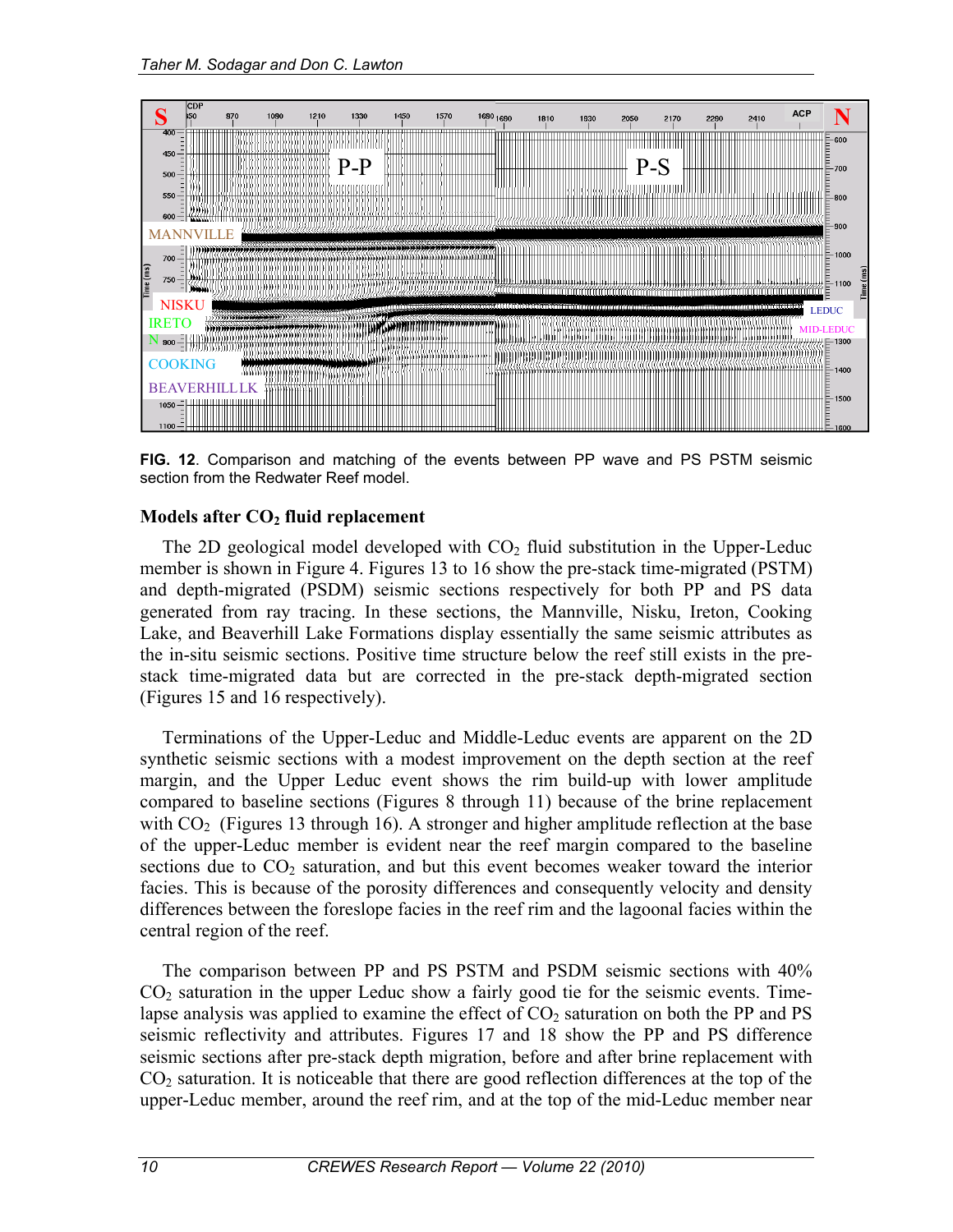the reef edge, as expected. This difference anomaly on the PS data is attributed to a slight increase in S-wave velocity due to reduction in bulk density after brine replacement with  $CO<sub>2</sub>$ .



FIG. 13. Vertical component (PP) PSTM of reef seismic data after CO<sub>2</sub> fluid replacement.



**FIG. 14.** Radial component (PS) PSTM of reef seismic data after CO<sub>2</sub> fluid replacement.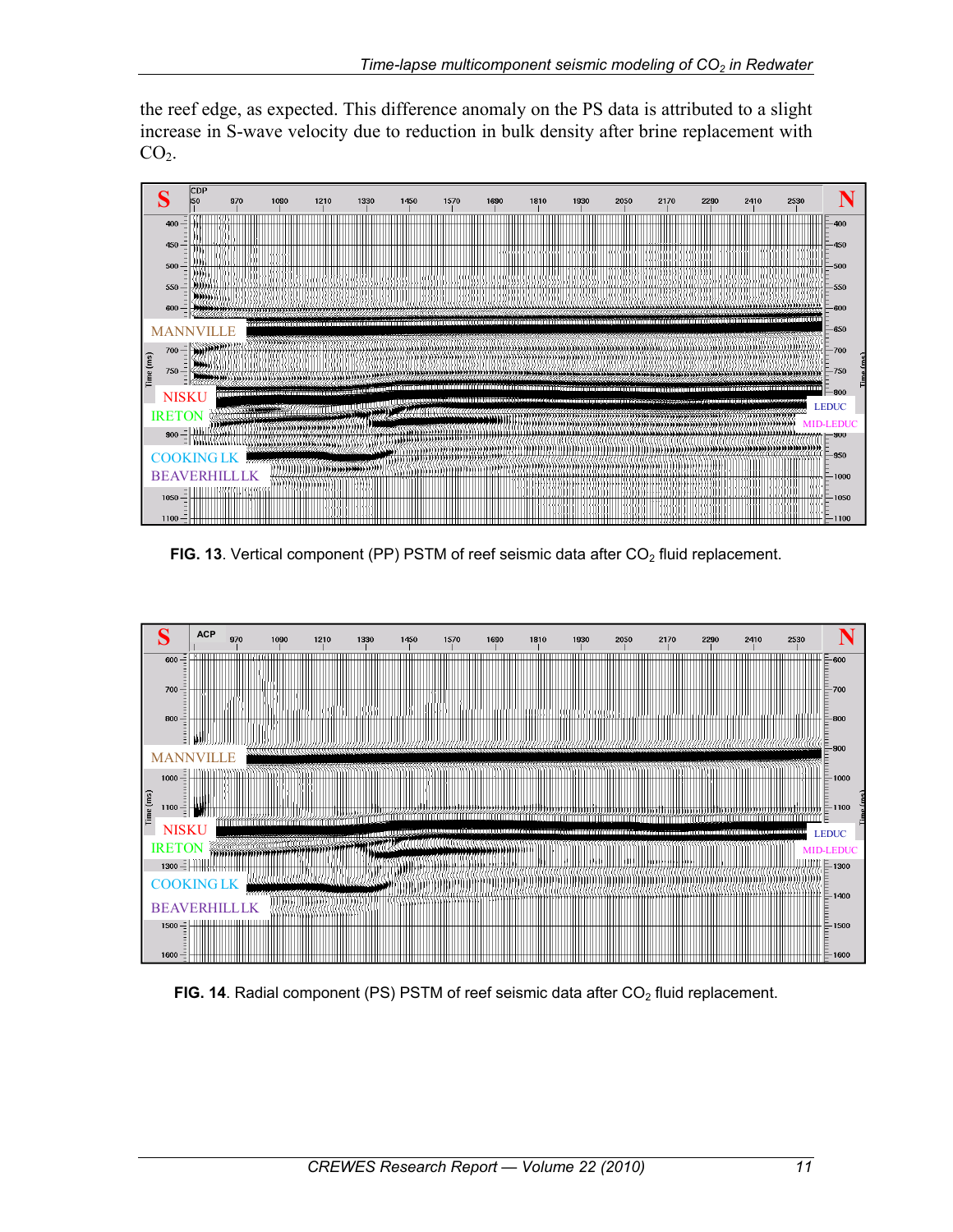

FIG. 15. Vertical component (PP) PSDM of reef seismic data after CO<sub>2</sub> fluid replacement.



FIG 16. Radial component (PS) PSDM of reef seismic data after CO<sub>2</sub> fluid replacement.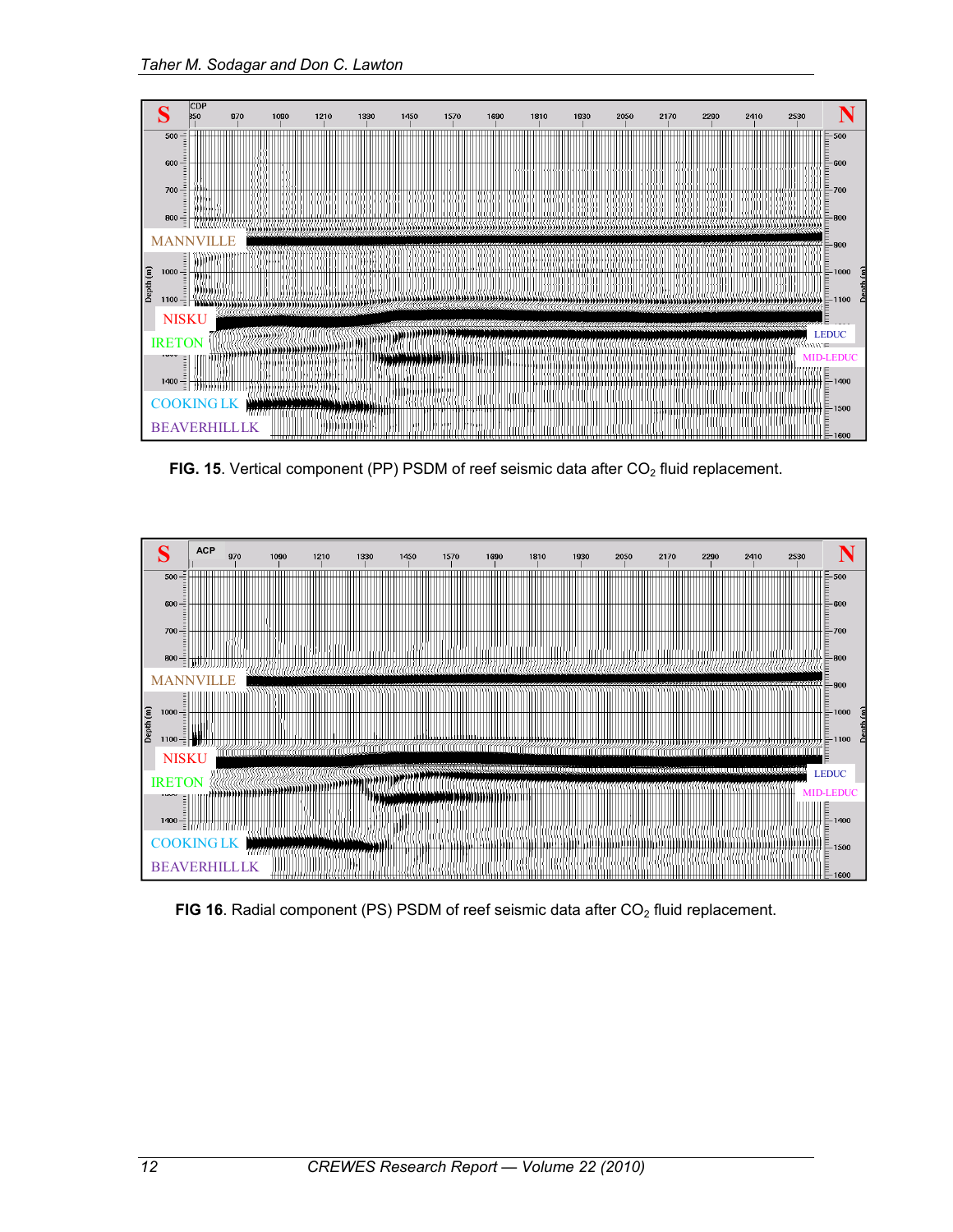

FIG. 17. PP difference after PSDM before and after CO<sub>2</sub> replacement.



FIG. 18. PS difference after PSDM before and after CO<sub>2</sub> replacement.

## **CONCLUSIONS**

The 2D ray traced synthetic PP and PS seismic sections demonstrate similar seismic attributes for the Mannville, Nisku, Ireton, Cooking Lake, and Beaverhill Lake formations for the baseline geological model as well as after replacement of brine with  $40\%$  CO<sub>2</sub> saturation in the Upper Leduc member. The Cooking Lake and Beaverhill Lake formations display positive structure below the reef in time sections due to a lateral